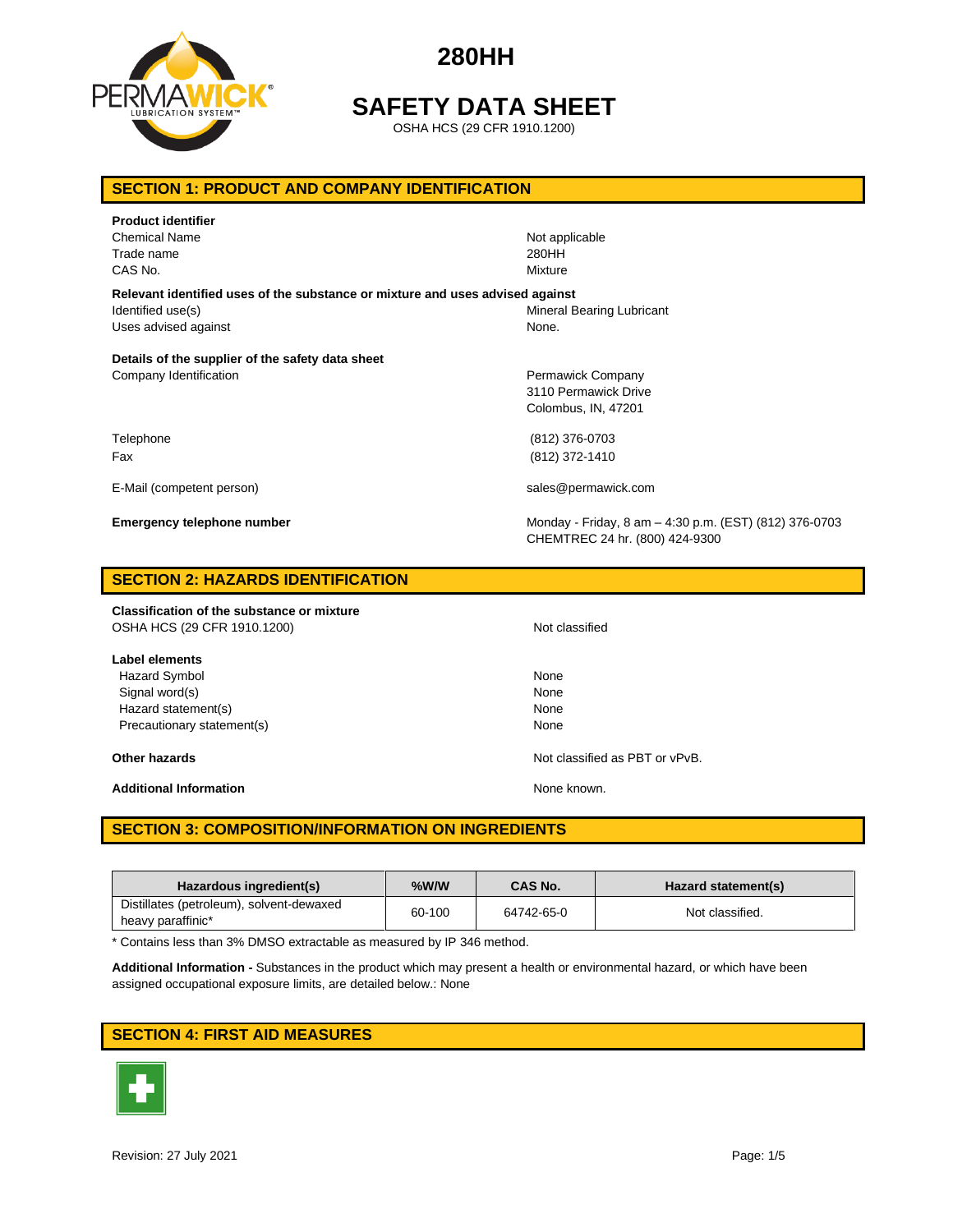| Unlikely to be required but if necessary treat symptomatically.                            |
|--------------------------------------------------------------------------------------------|
| Wash affected skin with soap and water.                                                    |
| Eyes should be washed with plenty of water. If symptoms occur obtain<br>medical attention. |
| Unlikely to be required but if necessary treat symptomatically.                            |
| None                                                                                       |
| None                                                                                       |
|                                                                                            |

| <b>SECTION 5: FIRE-FIGHTING MEASURES</b>                         |                                                                                                             |
|------------------------------------------------------------------|-------------------------------------------------------------------------------------------------------------|
| <b>Extinguishing media</b>                                       |                                                                                                             |
| -Suitable Extinguishing Media<br>-Unsuitable Extinguishing Media | Extinguish with waterspray, dry chemical, sand or carbon dioxide.<br>None anticipated.                      |
| Special hazards arising from the substance or mixture            | This product may give rise to hazardous fumes in a fire.                                                    |
| <b>Advice for fire-fighters</b>                                  | A self contained breathing apparatus and suitable protective clothing<br>should be worn in fire conditions. |

## **SECTION 6: ACCIDENTAL RELEASE MEASURES**

| Personal precautions, protective equipment and<br>emergency procedures | Not normally required                                                                                                                           |
|------------------------------------------------------------------------|-------------------------------------------------------------------------------------------------------------------------------------------------|
| <b>Environmental precautions</b>                                       | Use appropriate container to avoid environmental contamination.                                                                                 |
| Methods and material for containment and cleaning up                   | Contain and cover spilled substance with dry sand or earth or other<br>suitable dry material. Transfer to a container for disposal or recovery. |
| Reference to other sections                                            | None                                                                                                                                            |
| <b>Additional Information</b>                                          | None                                                                                                                                            |

|  |  | <b>SECTION 7: HANDLING AND STORAGE</b> |
|--|--|----------------------------------------|
|--|--|----------------------------------------|

| Precautions for safe handling                                | None                                                   |  |
|--------------------------------------------------------------|--------------------------------------------------------|--|
| Conditions for safe storage, including any incompatibilities |                                                        |  |
| -Storage Temperature<br>-Incompatible materials              | Store at room temperature.<br>Strong oxidising agents. |  |
| Specific end use(s)                                          | Lubricating agent                                      |  |

## **SECTION 8: EXPOSURE CONTROLS/PERSONAL PROTECTION**

**Control parameters**

**Occupational Exposure Limits**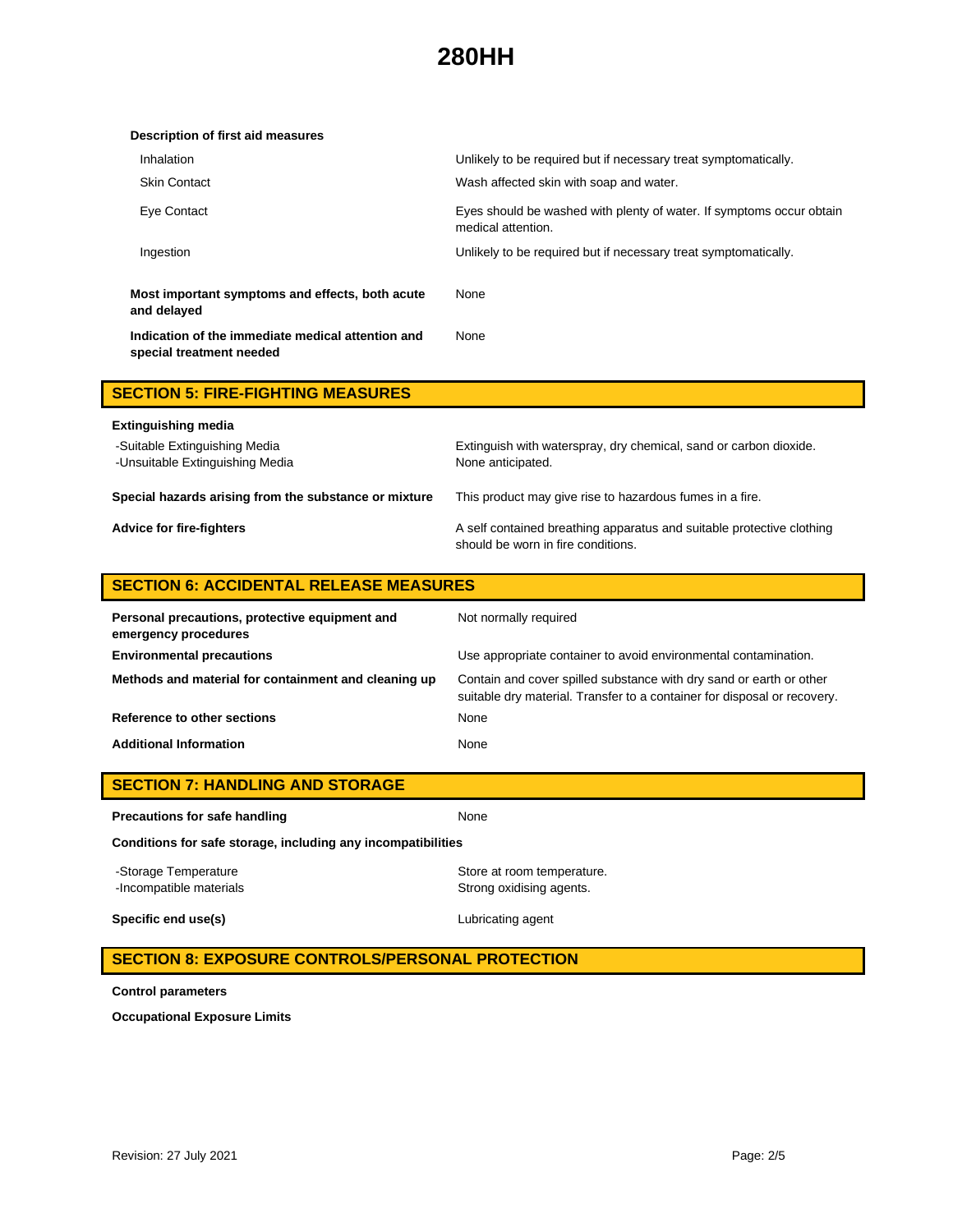|                                          |                |            | LTEL (8 hr TWA ppm)    |                        | STEL (ppm)         |       |
|------------------------------------------|----------------|------------|------------------------|------------------------|--------------------|-------|
| <b>SUBSTANCE.</b>                        | <b>CAS No.</b> | PEL (OSHA) | <b>TLV (ACGIH)</b>     | PEL (OSHA)             | <b>TLV (ACGIH)</b> | Note: |
| None                                     | $---$          | $---$      | $\frac{1}{2}$          | ----                   | ----               |       |
| Recommended monitoring method            |                |            | None                   |                        |                    |       |
| <b>Exposure controls</b>                 |                |            |                        |                        |                    |       |
| Appropriate engineering controls         |                |            | Not normally required. |                        |                    |       |
| Personal protection equipment            |                |            |                        |                        |                    |       |
| Eye/face protection                      |                |            | Safety spectacles.     |                        |                    |       |
|                                          |                |            |                        |                        |                    |       |
| Skin protection (Hand protection/ Other) |                |            | Not normally required. |                        |                    |       |
| Respiratory protection                   |                |            | Not normally required. |                        |                    |       |
| Thermal hazards                          |                |            |                        | Not normally required. |                    |       |
| <b>Environmental Exposure Controls</b>   |                |            |                        | Not normally required. |                    |       |

## **SECTION 9: PHYSICAL AND CHEMICAL PROPERTIES**

### **Information on basic physical and chemical properties**

| Appearance                                       | Granula  |
|--------------------------------------------------|----------|
| Colour                                           | Amber.   |
| Odour                                            | Fuel oil |
| Odour Threshold (ppm)                            | Not ava  |
| pH (Value)                                       | Not ava  |
| Melting Point (°C) / Freezing Point (°C)         | Not ava  |
| Boiling point/boiling range (°C):                | Not ava  |
| Flash Point (°C)                                 | 213 IC   |
| Evaporation rate                                 | Not ava  |
| Flammability (solid, gas)                        | Not ava  |
| Explosive limit ranges                           | Not ava  |
| Vapour Pressure (Pascal)                         | Not ava  |
| Vapour Density (Air=1)                           | Not ava  |
| Density (g/ml)                                   | 0.87     |
| Solubility (Water)                               | Negligil |
| Solubility (Other)                               | Not ava  |
| Partition Coefficient (n-Octanol/water)          | Not ava  |
| Auto Ignition Temperature (°C)                   | Not ava  |
| Decomposition Temperature (°C)                   | Not ava  |
| Kinematic Viscosity (cSt) $@$ 40 $°C$ (Base oil) | 58       |
| <b>Explosive properties</b>                      | Not exp  |
| Oxidising properties                             | Not oxi  |

Granular Wet<br>Amber. Fuel oil-like. Not available Not available Not available Not available 213 [Clevland Open cup] Not available Not available Not available Not available Not available Negligible. Not available Not available Not available Not available<br>58 Not explosive. Not oxidising.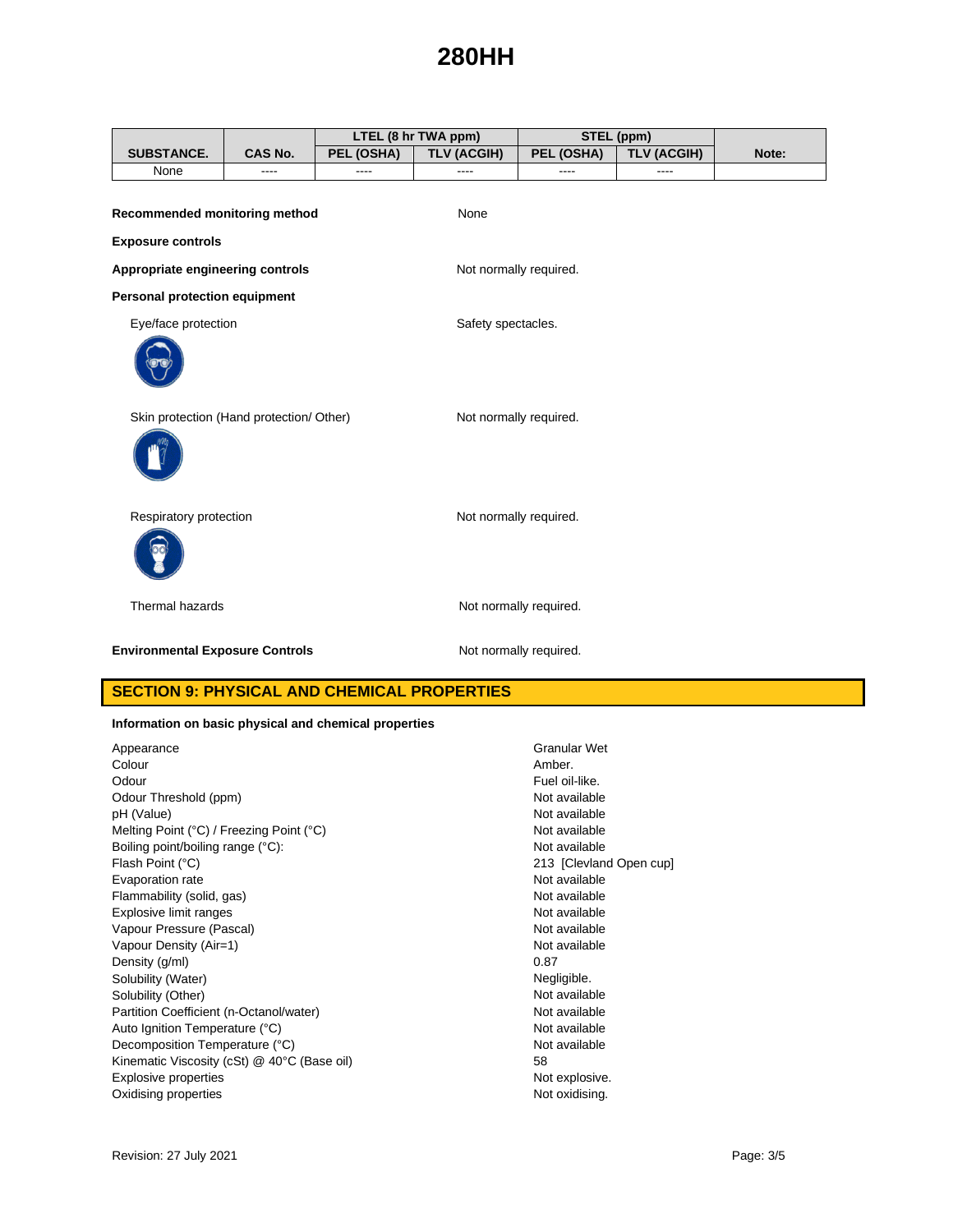**Other information** Not available

### **SECTION 10: STABILITY AND REACTIVITY**

**Chemical stability** Stable.

**Possibility of hazardous reactions None anticipated.** None anticipated.

**Conditions to avoid Incompatible materials**

**Hazardous Decomposition Product(s)** Carbon monoxide, Carbon dioxide

#### **Reactivity Reactivity Reactivity Stable under normal conditions.**

None

**Oxidizers** 

components thereof as known or suspected carcinogen.

## **SECTION 11: TOXICOLOGICAL INFORMATION**

#### **Information on toxicological effects**

Distillates (petroleum), solvent-dewaxed heavy paraffinic (CAS No. 64742-65-0)

| <b>Acute toxicity</b>         |                                                                                                                            |
|-------------------------------|----------------------------------------------------------------------------------------------------------------------------|
| -Ingestion                    | $LD50 > 5000$ mg/kg (rat)                                                                                                  |
| -Inhalation                   | $LC50 = 2.18$ mg/l (4 hour(s)) (rat)                                                                                       |
| -Dermal                       | $LD50 > 2000$ mg/kg (rabbit)                                                                                               |
| -Irritation                   | Non-irritant.                                                                                                              |
| <b>Sensitisation</b>          | It is not a skin sensitiser.                                                                                               |
| <b>Repeated dose toxicity</b> | Oral NOAEL $<$ 125 mg/kg (rat)<br>Inhalation NOAEL > 980 mg/m <sup>3</sup><br>Dermal NOAEL = $1000 \text{ mg/kg}$ (rabbit) |
| <b>Mutagenicity</b>           | Negative                                                                                                                   |
| Carcinogencity                | Negative                                                                                                                   |
| Other information             | IARC, NTP, OSHA, ACGIH do not list this product or any                                                                     |

## **SECTION 12: ECOLOGICAL INFORMATION**

#### **Toxicity**

Distillates (petroleum), solvent-dewaxed heavy paraffinic (CAS No. 64742-65-0)

| <b>Acute toxicity</b>                     | Fish NOEL $> 100$ mg/l (96 hour) (P. promelas)<br>Aquatic invertebrates: NOEL > 10,000 mg/l (96 hour) (G. pulex)<br>Algae NOEL > 100 mg/l (72 hour) (P. subcapitata) |
|-------------------------------------------|----------------------------------------------------------------------------------------------------------------------------------------------------------------------|
| Long Term                                 | Aquatic invertebrates: $NOEL = 10$ mg/l (21 days) (D. magna)                                                                                                         |
|                                           | Microorganisms $NOEL > 2.17$ mg/l (4 days)                                                                                                                           |
| Persistence and degradability -           | There is evidence of degredation in soil and water.                                                                                                                  |
| <b>Bioaccumulative potential -</b>        | The substance has low potential for bioaccumulation.                                                                                                                 |
| Mobility in soil                          | The product has low mobility in soil.                                                                                                                                |
| <b>Results of PBT and vPvB assessment</b> | Not classified as PBT or vPvB.                                                                                                                                       |
| Other adverse effects                     | None known.                                                                                                                                                          |

## **SECTION 13: DISPOSAL CONSIDERATIONS**

| Waste treatment methods       | Disposal should be in accordance with local, state or<br>national legislation. Consult an accredited waste disposal<br>contractor or the local authority for advice. |
|-------------------------------|----------------------------------------------------------------------------------------------------------------------------------------------------------------------|
| <b>Additional Information</b> | None known.                                                                                                                                                          |